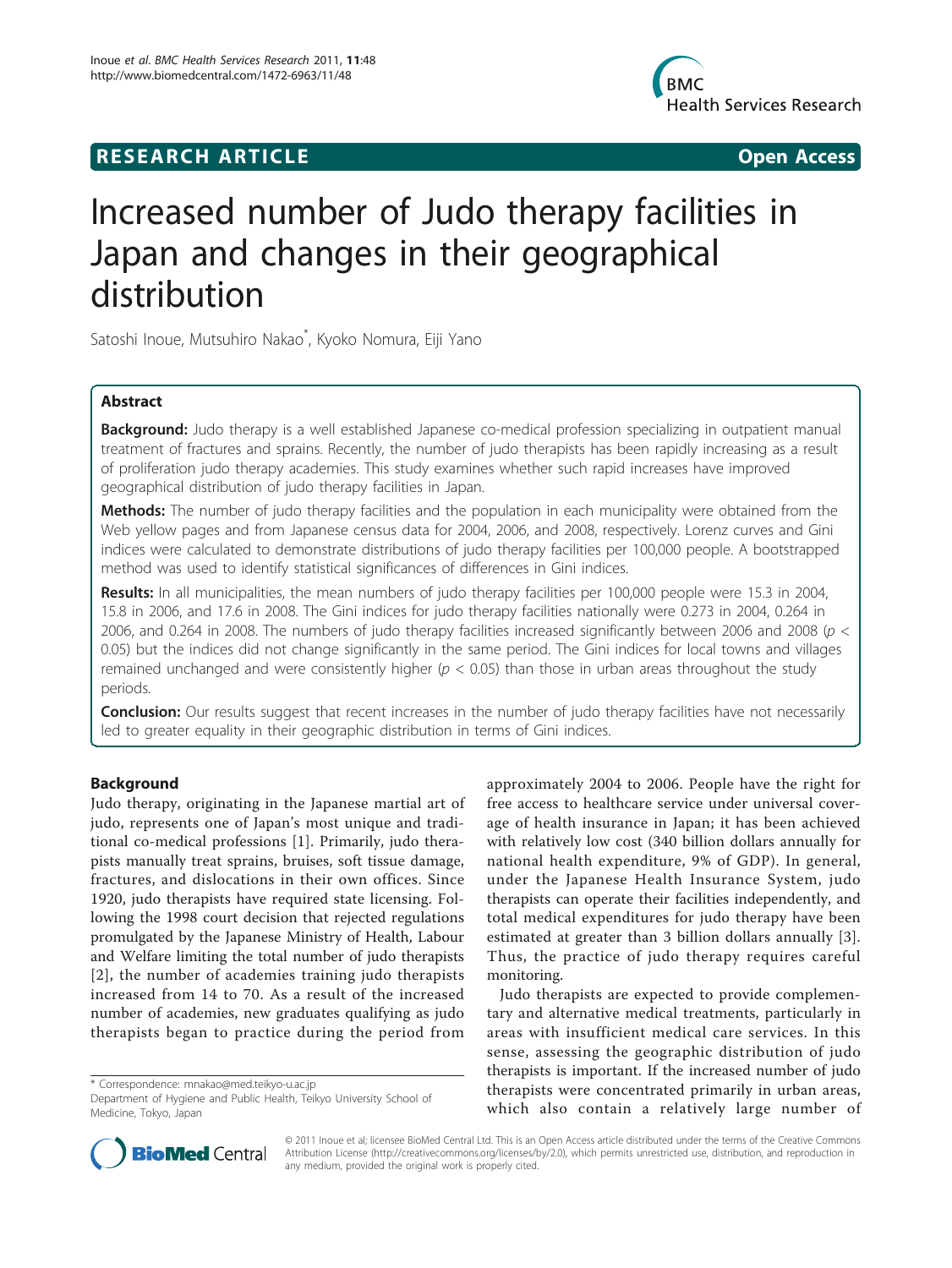orthopedists, the overlapping services provided by both professions might lead to conflicts between them. Some orthopedists have rumored that patients at their clinics are recruited by judo therapists. Clearly, for the current increased numbers of judo therapists to provide their services more equitably in terms of geographic distribution would be preferable, but no published studies have examined this possibility.

The Lorenz curve and Gini indices, originally used in economics research to assess income inequality [[4](#page-4-0),[5\]](#page-4-0), were chosen to describe geographic distribution in this study because they can be used to summarize resource distribution on a formal, standardized scale from "0" (even distribution) to "1' (greatest possible unevenness of distribution). Gini indices can provide a standardized basis on which to make judgments on the comparative degrees of geometric unevenness for different manpower resource pools at a point in time, or over a period of time [[6,7\]](#page-4-0). The indices have frequently been used to study disproportionate distributions of health services, including those pertaining to the numbers of physicians and medical facilities [[8](#page-4-0)-[13\]](#page-4-0). For example, using Gini indices, Kobayashi studied the number of physicians in Japanese municipalities and reported the changes in geographical distribution before and after the increase in medical schools [[10](#page-4-0)]. Several reports using Gini indices for the geographical density of physicians, especially practicing physicians and pediatricians, have been published since the mid-1990s [\[11](#page-4-0)-[13\]](#page-4-0). To perform the same type of analysis to assess disproportionate distributions of judo therapy facilities, we developed our database of the number of judo therapy facilities in each Japanese municipality and have published two reports on the geographic density of judo therapists [[14,15\]](#page-5-0). However, both studies were cross-sectional in study design and the geographic distribution of judo therapists was not examined over time.

Thus, the objective of this study involved examining recent changes in the geographic distribution of judo therapy facilities in relation to the increase in judo therapy academies in Japan. Assuming that the orthopedists have a primary right to be located where they are, and do not require redistribution themselves, we would like to determine if the expansion of judo therapy in Japan since 1998 has been equitable between urban and rural areas, rather than concentrating in the urban areas where orthopedists have already been established. The hypothesis of this study was that as the number of therapy facilities expanded, so a more equal pattern of provision would be observed. To test this hypothesis, the Gini index of the number of judo therapy facilities at each of the national and regional levels was used as the simple parameter for statistical analysis. Then the Gini indices and their 95% confidence intervals of the number of judo therapy facilities were estimated at twoyear intervals during 2004 to 2008, when the number of judo therapy facilities rapidly increased, to compare between 2004 and 2006 and between 2006 and 2008.

# Methods

### Number of judo therapy facilities

The data set, developed from the NTT Internet Townpage Directory of Internet sites [\[16](#page-5-0)] in July 2004, 2006, and 2008, was composed of the number of judo therapy facilities in 3,218 municipalities throughout Japan. This method was validated in our previous studies [[14](#page-5-0),[15](#page-5-0)]; the total number of judo therapy facilities obtained from the Townpage Directory  $(= 21, 995)$  was close to the number of judo therapy facilities in all prefectures reporting health insurance payments (= 23,199) in 2002. The Internet search used "judo therapist" and the name of each municipality as keywords. Among the search results, only "Sekkotsu-in (facility for bone setting)" and "Seikotsu-in (osteopathy facility)" were selected because other facilities are prohibited from practicing by the Japanese Health Insurance System. This study uses the number of judo therapy facilities instead of the number of judo therapists because no information could be gathered about the latter.

# Population by municipality

The population of each municipality was estimated from census data [[17](#page-5-0),[18](#page-5-0)], as described in detail in our previous study [\[15](#page-5-0)]; the data set can be obtained from the corresponding author upon e-mail request. The incorporated population in July 2008 was used for the analysis of the municipalities consolidated after 2004. The populations of certain major cities were too large for direct comparisons; in these cases, Tokubetsu-ku (specific wards) were used for purposes of comparison. In total, 1,921 municipalities were defined for use in the analysis.

# Analysis

All statistical analyses were performed using the STATA (Ver.9 for Windows) and two-tailed  $p$  values of less than 0.05 were regarded as statistically significant. Although there were several measurements to report the geographic distributions [[10,](#page-4-0)[19](#page-5-0)], this study used the mean numbers of judo therapy facilities per 100,000 people with their Gini indices according to our previous studies [[14](#page-5-0),[15](#page-5-0)] and Japanese other studies [[6,10](#page-4-0)]. The Gini indices were calculated based on Lorenz curve, and the procedure of the calculation was as follows. Municipalities were sorted by the number of judo therapy facilities per 100,000 people. Beginning with the municipality with the fewest judo therapy facilities, the x axis of the Lorenz represents the cumulative percentage of the population. The y axis represents the cumulative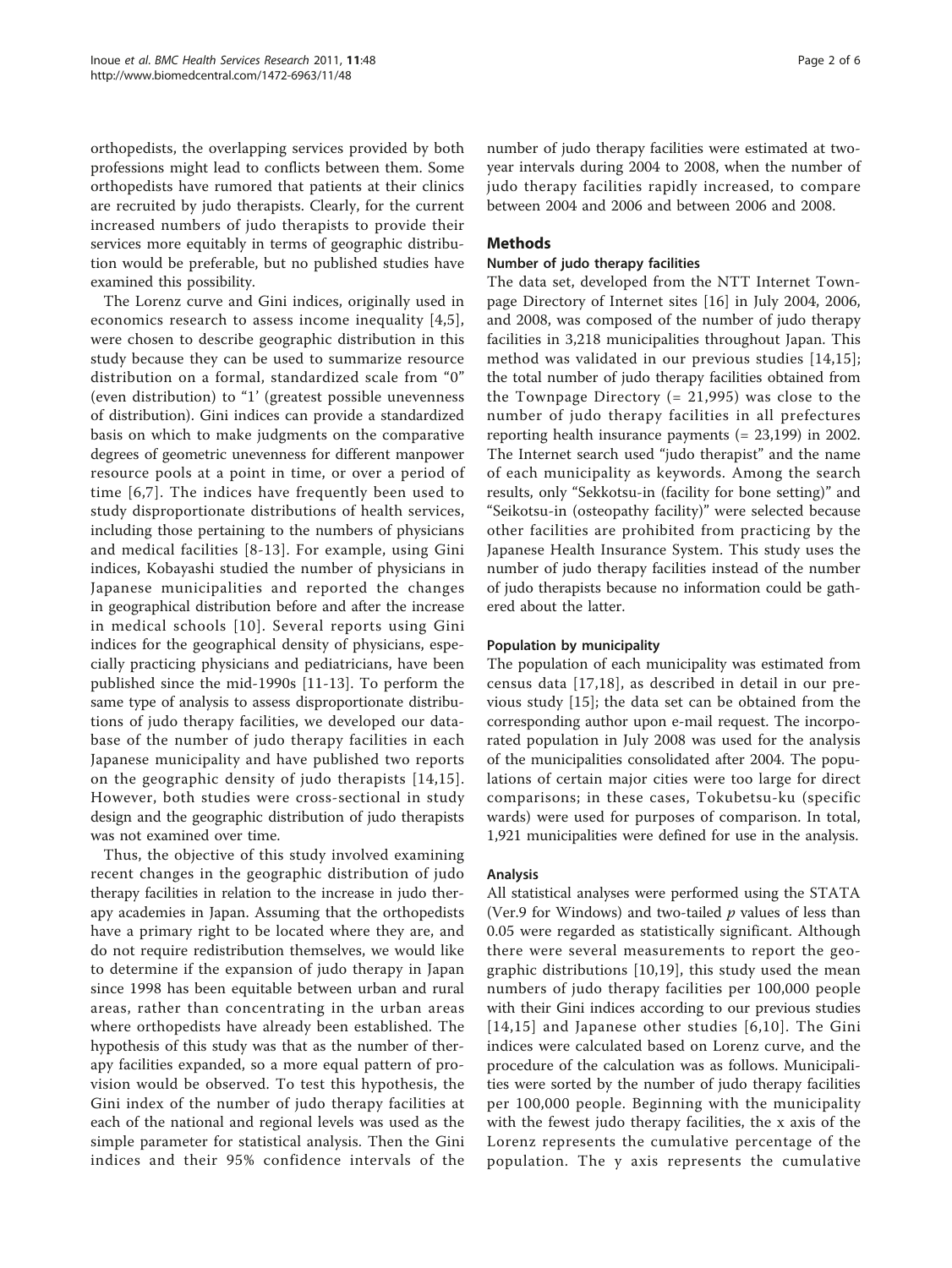percentages of judo therapy facilities. Under conditions of complete equality, the cumulative curve would coincide with the 45° diagonal line. Unequal distributions produce cumulative curves below the 45° line. The Gini index is defined as the proportion of the area surrounded by the 45° line and the Lorenz curve in relation to the area below the 45° line; this index ranges from 0 to 1, with higher values indicating larger geographical gaps. In the same way, the Gini indices per 100,000 people were calculated individually for urban areas (= 919) and towns/villages  $(= 1,002)$ .

The Gini idex is originally a single value reflecting unequal distributions, but the confidence intervals (C.I.s) of the Gini index can be obtained by a bootstrapping procedure [[20](#page-5-0)]. The bootstrap is a computer-intensive method that draws independent samples from the data and calculates the target statistic on each draw. The bootstrap procedure uses the observed data to estimate the theoretical and usually unknown distribution from which the data came [[20,21\]](#page-5-0). Bootstrap samples of the same size as the original sample are repeatedly drawn by sampling with replacement from the observed data. Based on previous studies [[22,23](#page-5-0)] a bootstrap method with 1,000-time randomizations was used to estimate 95% C.I.s of the Gini index. A replacement random sampling was performed 1,921 times from the original database of judo therapy facilities per 100,000 people, and the Gini index was estimated using the created new dataset. This procedure was repeated 1,000 times, and the confidence bands of the Gini index were constructed by multiplicatively expanding the 2.5% and 97.5% points of quantile functions of the simulated data so that the bands have 95% simultaneous coverage over the range of the Gini index. The estimated Gini indices were compared between urban areas and towns/villages for each year. Annual differences in the Gini indices were calculated and the bootstrap method was applied to determine statistical significance [\[22,23\]](#page-5-0).

# Results

Table 1 shows the number of judo therapy facilities per 100,000 people and the estimated Gini index. Although the general population gradually decreased during the period studied, the number of judo therapy facilities consistently increased, resulting in an increase of the number of judo therapy facilities per 100,000 people. The number of judo therapy facilities in the entire country increased by 5.3% in 2006 and 8.3% in 2008 per 100,000 people compared to the values obtained in 2004 and 2006, respectively. This increase was significant only in 2008, which posted the same increase in urban areas. In contrast, no significant changes were found for towns/villages in both 2006 and 2008.

Compared to the values in the previous 2 years, the degrees by which the Gini index changed (95% C.I.) were -0.009 (-0.013, -0.006) in 2006 and 0.0005 (-0.006, 0.007) in 2008 in all areas; they were -0.010 (-0.013, -0.007) in 2006 and 0.0006 (-0.005, 0.006) in 2008 in urban areas, and -0.003 (-0.009, 0.003) in 2006

Table 1 The number of judo therapy (J.T.) facilities, their distribution per 100,000 people, and Gini indices in all areas, urban areas, and towns/villages in 2004, 2006, and 2008

|                                         | 2004                        | 2006                                   | 2008                                     |
|-----------------------------------------|-----------------------------|----------------------------------------|------------------------------------------|
| Population $(x1000)$                    |                             |                                        |                                          |
| All areas ( $n = 1.921$ )               | 127,902                     | 127,758                                | 126,931                                  |
| Urban areas ( $n = 919$ )               | 114,557                     | 114,552                                | 114,049                                  |
| Town/villages ( $n = 1,002$ )           | 13,345                      | 13,206                                 | 12,882                                   |
| Number of J.T. facilities               |                             |                                        |                                          |
| All areas                               | 22,774                      | 23,996                                 | 25,989                                   |
| Urban areas                             | 20,888                      | 22,045                                 | 23,906                                   |
| Towns/villages                          | 1,886                       | 1,951                                  | 2,083                                    |
| J.T. facilities per 100,000 population* |                             |                                        |                                          |
| All areas                               | $15.3 \pm 11.8$ (14.7-15.7) | $15.8 \pm 12.2$ (15.3-16.4)            | $17.6 \pm 14.0$ (17.0-18.2) <sup>+</sup> |
| Urban areas                             | $18.0 \pm 9.8$ (17.4-18.6)  | $19.0 \pm 9.9$ (18.3-19.6)             | $20.9 \pm 12.1$ (20.2-21.7) <sup>+</sup> |
| Towns/villages                          | $12.8 \pm 12.9$ (12.0-13.6) | $13.1 \pm 13.3$ (12.2-13.9)            | $14.8 \pm 14.9$ (13.6-15.4)              |
| Mean Gini (95% C.I.)*                   |                             |                                        |                                          |
| All areas                               | $0.273(0.261 - 286)$        | $0.264$ $0.253 - 0.276$ +              | $0.264$ $(0.251 - 0.276)$                |
| Urban areas                             | $0.258.248 - 0.267$         | $0.247$ $0.238 - 0.257$ ) <sup>+</sup> | $0.248$ $(0.239 - 0.257)$                |
| Towns/villages                          | $0.407(0.394 - 0.419)$      | $0.404$ $(0.392 - 0.417)$              | $0.400(0.388 - 0.413)$                   |

Mean values ± standard deviations (95% confidence intervals, C.I.s) of J.T. facilities per 100,000 people are presented; the mean Gini indices (95% C.I.s) of their distributions were estimated using the bootstrap method.

 $^{\dagger}$  The differences in values were significant (p < 0.05, two-tailed t-test) when compared to those in the previous 2 years.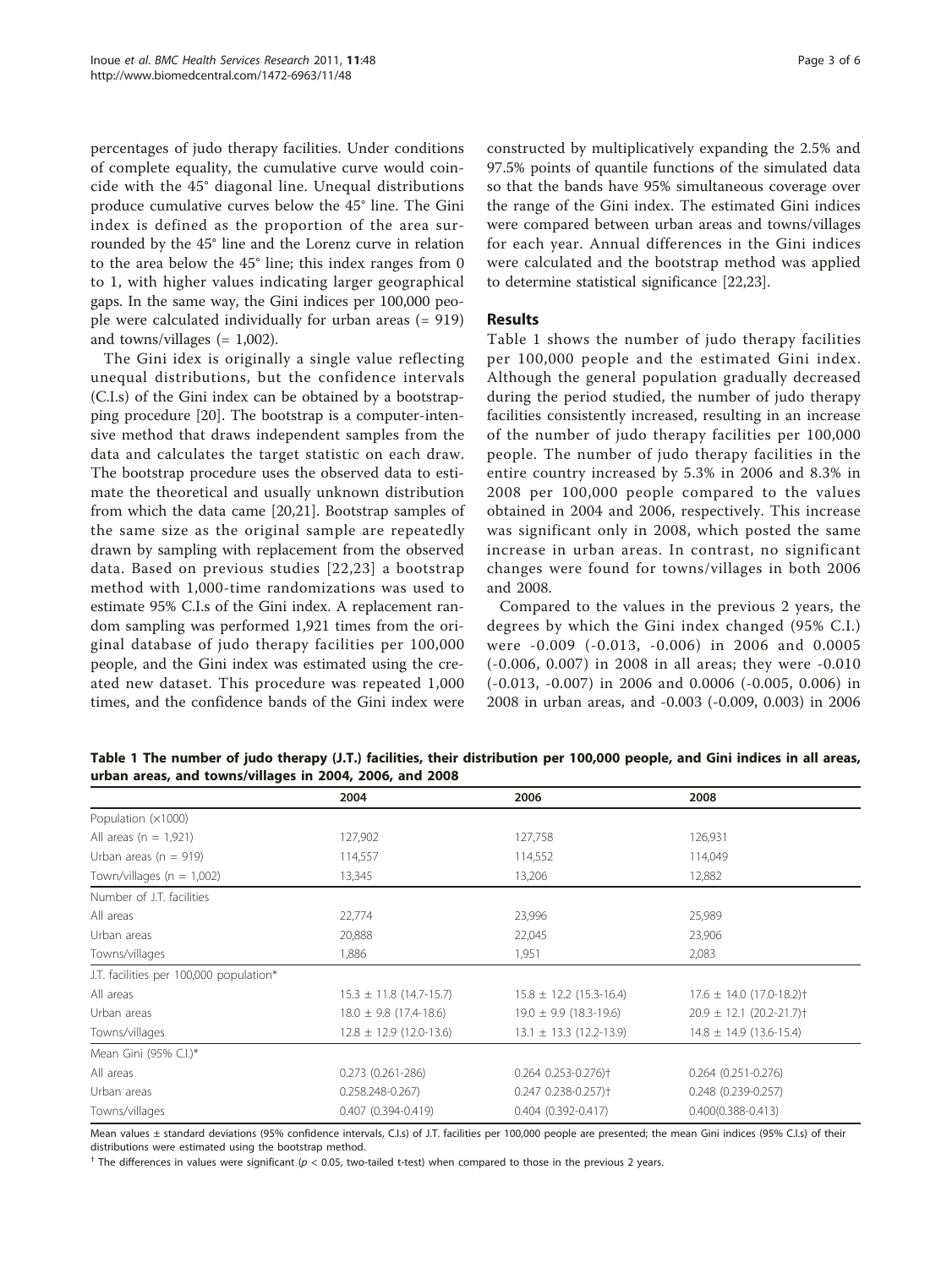and -0.004 (-0.011, 0.003) in 2008 in towns/villages. This indicates that the Gini index significantly decreased in 2006 but not in 2008 in all areas and in urban areas but that it did not decrease significantly in either 2006 or in 2008 in towns/villages The Gini index was statistically higher (all  $p < 0.05$ ) in urban areas than in towns/villages in 2004, 2006, and 2008. The Lorenz curves of judo therapy facilities per 100,000 people in 2008 are presented for all, urban, and town/village areas in Figure 1.

#### **Discussion**

The present study demonstrates that the density of judo therapy facilities per population unit has increased, irrespective of area, from 2004 to 2008 along with the increase in the absolute number of judo therapy facilities. In particular, the extent to which judo therapy facilities per population unit increased in 2008 was statistically significant and higher than that in 2006 by a factor of more than 1.5. However, this increase in 2008 did not reflect equality in the geographic distribution of judo therapy facilities according to the Gini index. Rather, it reflects a trend toward increased geographical gaps between urban areas and the rest of Japan in 2008.

These findings are important because under the current laws and regulations governing medical delivery systems, the Japanese government cannot intervene in choices about where medical practitioners practice. For example, Japan's physician manpower policy during the



1970s involved increasing the number of medical students and medical schools from 65 to 79 to address the shortage and maldistribution of physicians resulting in communities without doctors. The number of newly certificated physicians increased from approximately 4,000 to 8,000 per year by the mid-1980s. However, the inequality in physician distribution did not improve between 1980 and 1990 according to a previous Japanese study [[10\]](#page-4-0), suggesting that simply increasing the supply of medical providers does not constitute an advisable health policy. Rather, a policy that alleviates the maldistribution of medical providers should be developed. In the present study, the Gini indices significantly decreased in all areas and in urban areas only in 2006, even though the extent to which judo therapy facilities per population unit increased during this year was lower than that during 2008. Because the number of judo therapy facilities per population unit has remained at greater than 20 per 100,000 in urban areas since 2008, it seems clear that the rapid and substantial growth in the number of qualified judo therapists might not naturally match the geographic distribution of the need for judo therapy facilities.

In the present study, national data were not used for two reasons, even though all judo therapists are required to report to the designated public health center. First, the statistics on judo therapists are organized according to each public health center but not according to each municipality [\[24](#page-5-0)]. Second, these data were not completely accurate insofar as they might have included defunct businesses because reporting closures of these facilities is not required [\[14](#page-5-0),[15](#page-5-0)]. We finally decided to gather information about judo therapy facilities from the Townpage of each municipality, and the number obtained via this method was within 5% of the number of judo therapy facilities in all prefectures reporting health insurance payments. The number of facilities may represent a good surrogate for the number of therapists because in most cases, each facility contains only one practicing judo therapist. Using registration data obtained from the Japanese Judo Therapists' Association [[25\]](#page-5-0), we estimated that an average of 1.09 therapists worked in each facility during the period studied.

Before making remarks, several limitations should be noted. First of all, this study is not an analysis of the economics of service provision, but a use of a particular descriptive technology in assessing distributions of judo therapy facilities. Spatial inequality matters are largely due to the time price associated with any health facility, as well as other economic phenomenon including spatial access to health facilities [[26](#page-5-0),[27\]](#page-5-0). Because geographical distribution of medical service provider directly relates to urgent need of human life in the community, distribution per se should be analyzed apart from economics. Financial aspects of Judo therapy facilities are important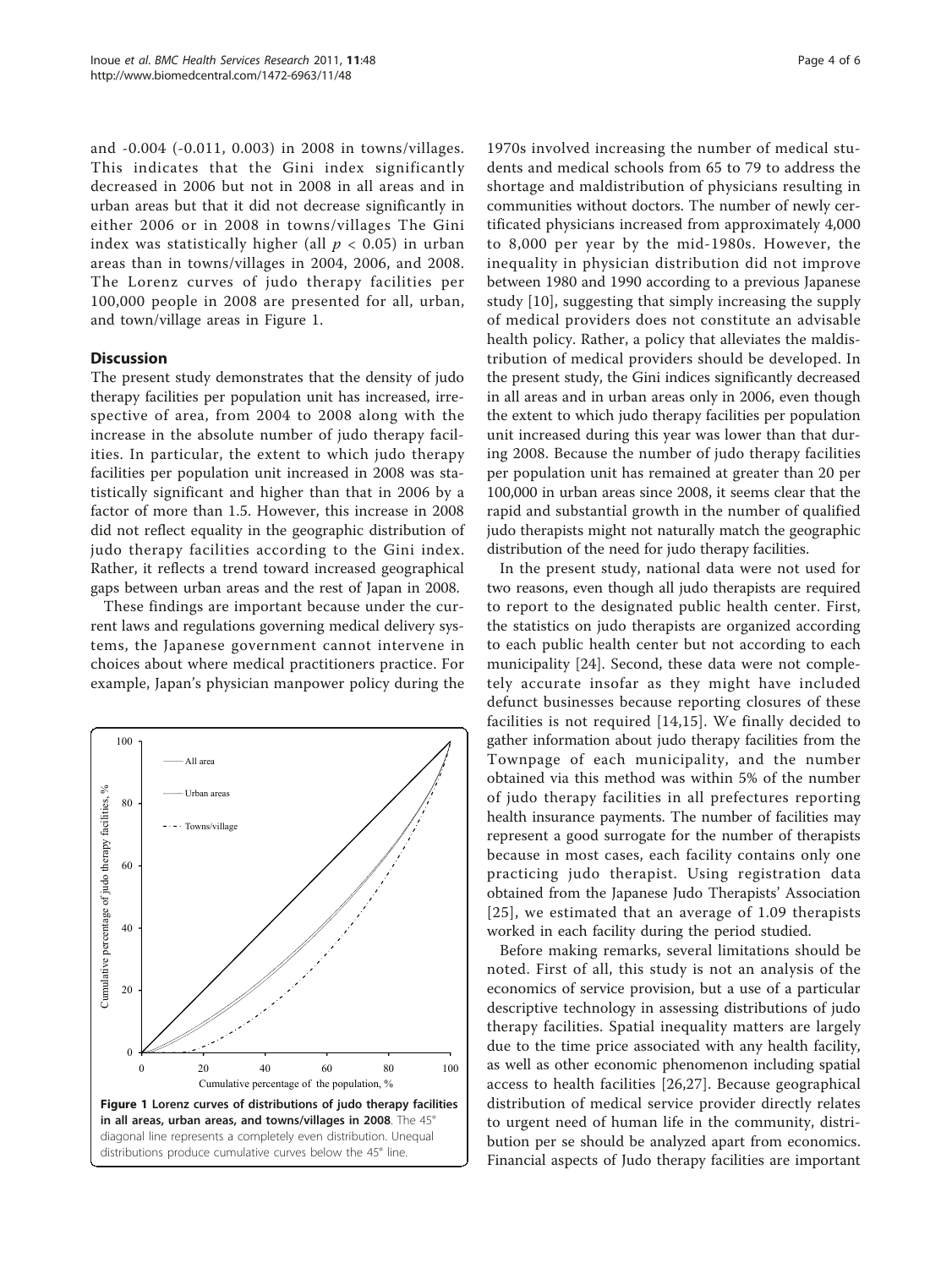<span id="page-4-0"></span>but beyond our scope requiring totally different data set and method for analysis. Thus the results of timechanges in geographic distribution of judo therapy facilities were simply shown in this study. In the future a variety of economic factors need to be considered to interpret our results before approving or opposing health-care policy for the number of judo therapy facilities. Second, this study is limited by its use of a municipality-based method to determine the number of judo therapy facilities and residents; the scale and nature of the facilities could not be assessed. These were grouped data, and the possible effects of 'ecological fallacy' should also be firmly considered for the interpretation of the results [[28\]](#page-5-0). Also, the number of judo therapy facilities was divided by 100,000 people as the only indicator of 'need'. This was because the national data of health-care facilities have usually been published as a unit of per 100,000 residences in Japan, but we should bear in mind that different 'needs' indicators normally produce different inequality estimates: all of which have implications for health policy and planning competing health priorities. Third, the effects of unions of municipalities on the Gini indices should be considered. The Gini index is itself affected by the number of subjects analyzed [[17](#page-5-0),[18\]](#page-5-0), and the indices for small towns and villages are smaller when such towns or villages are combined into larger cities. However, the number of united cities, towns, and villages was limited  $(= 27)$  from 2006 to 2008 and does not appear to account for changes in the geographical differences characterizing Japan in 2006. Fourth, four-year study period was relatively short to observe the change of distribution of judo therapy facilities. However, we were specifically interested in the change of distribution of judo therapy facilities from the start of drastic change of graduates qualifying as judo therapists (i.e., the years 2004 to 2006) in this study, and we recognize that the future study should be continued to observe the distribution of judo therapy facilities.

In spite of these limitations, we demonstrated that judo therapy facilities are widely but unevenly distributed. We suggest that recent increases in the number of judo therapy facilities do not necessarily lead to amelioration of inequalities in their geographic distribution. A large portion of elderly individuals live in nonurban areas, and this fact seems to reinforce the need for judo therapy in such areas [\[29\]](#page-5-0). Geographic distributions of health services are affected by forces of demand and supply, and in the future we would like to assess the needs for judo therapy and the number of qualified judo therapists comprehensively in all regions before considering intervention plans to motivate judo therapists to practice in the underserved local areas.

#### **Conclusions**

The numbers of judo therapy facilities increased significantly between 2006 and 2008 in Japan, but the Gini indices did not change significantly in the same period. The Gini indices for local towns and villages remained unchanged and were consistently higher than those in urban areas throughout the study periods. These results suggest that recent increases in the number of judo therapy facilities have not necessarily led to greater equality in their geographic distribution in terms of Gini indices.

#### Acknowledgements

This research was supported in part by Grant-in-Aid for Scientific Research (2010) (No. 10103152) from the Ministry of Health, Labour and Welfare, Japan.

#### Authors' contributions

SI collected the data, performed statistical analysis, and wrote the manuscript. MN and EY have made substantial contributions to conception and design, and have been involved in drafting and revising the manuscript. KN made substantial contributions to analysis and interpretation of data. All authors read and approved the final manuscript.

#### Competing interests

The authors declare that they have no competing interests.

#### Received: 17 September 2010 Accepted: 28 February 2011 Published: 28 February 2011

#### References

- 1. Japanese Ministry of Internal Affairs and Communications: Judo Therapist Act. [\[http://www.houko.com/00/01/S45/019.HTM](http://www.houko.com/00/01/S45/019.HTM)], (in Japanese).
- 2. Fukuoka District Court: Legal report on the affair of regulation of the establishment of new schools for judo therapist training in 1998.(in Japanese) [\[http://www.courts.go.jp/hanrei/pdf/](http://www.courts.go.jp/hanrei/pdf/AFC4CEDD28B71BE849256D41000B08F7.pdf) [AFC4CEDD28B71BE849256D41000B08F7.pdf](http://www.courts.go.jp/hanrei/pdf/AFC4CEDD28B71BE849256D41000B08F7.pdf)].
- 3. Japanese Ministry of Health, Labour Welfare: The costs of judo therapy, massage therapy, acupuncture, and moxibustion. [[http://search.e-gov.go.](http://search.e-gov.go.jp/servlet/Organization?class=1050&objcd=100495&dispgrp=0170) [jp/servlet/Organization?class=1050&objcd=100495&dispgrp=0170\]](http://search.e-gov.go.jp/servlet/Organization?class=1050&objcd=100495&dispgrp=0170), (in Japanese).
- 4. Gastwirth JL: The estimation of the Lorenz curve and Gini index. Review of Economics and Statistics 1972, 54(3):306-316.
- 5. Slottje DJ: Research on economic inequality. Greenwich, Conn: JAI Press. New York; 19988.
- 6. Kim J, Miyamoto S, Shimizu H: Difference in floor areas of welfare facilities per student on the National University campuses. J Archit Plann Envioron Eng AIJ 1995, 469:97-105, (in Japanese).
- 7. Jahan S, Oda T: Distribution of public facilities in Dhaka, Bangladesh: a spatial analysis. Bulletin of the Faculty of Human Development 2000, 7(2):865-874.
- 8. Morrow JS: [Toward a more normative assessment of maldistribution: the](http://www.ncbi.nlm.nih.gov/pubmed/143453?dopt=Abstract) [Gini index.](http://www.ncbi.nlm.nih.gov/pubmed/143453?dopt=Abstract) *Inquiry* 1977, 14:278-292.
- 9. Yang BM, Huh J: [Physician distribution and health manpower policy in](http://www.ncbi.nlm.nih.gov/pubmed/2719875?dopt=Abstract) [Korea.](http://www.ncbi.nlm.nih.gov/pubmed/2719875?dopt=Abstract) Asia Pac J Public Health 1989, 3:68-85.
- 10. Kobayashi Y, Takaki H: [Geographic distribution of physicians in Japan.](http://www.ncbi.nlm.nih.gov/pubmed/1360099?dopt=Abstract) Lancet 1992, 340:1391-1393.
- 11. Chang RK, Halfon N: [Geographic distribution of pediatricians in the](http://www.ncbi.nlm.nih.gov/pubmed/9240795?dopt=Abstract) [United States: an analysis of the fifty states and Washington, DC.](http://www.ncbi.nlm.nih.gov/pubmed/9240795?dopt=Abstract) Pediatrics 1997, 100:172-179.
- 12. Gravelle H, Sutton M: [Inequality in the geographical distribution of](http://www.ncbi.nlm.nih.gov/pubmed/11219363?dopt=Abstract) [general practitioners in England and Wales 1974-1995.](http://www.ncbi.nlm.nih.gov/pubmed/11219363?dopt=Abstract) J Health Serv Res Policy 2001, 6:6-13.
- 13. Kokaze K, Yoshida Y, Sekine Y, Teruya K, Takeda N, Uchida Y, et al: Trends in the geographic and age distribution of obstetrician-gynecologists and